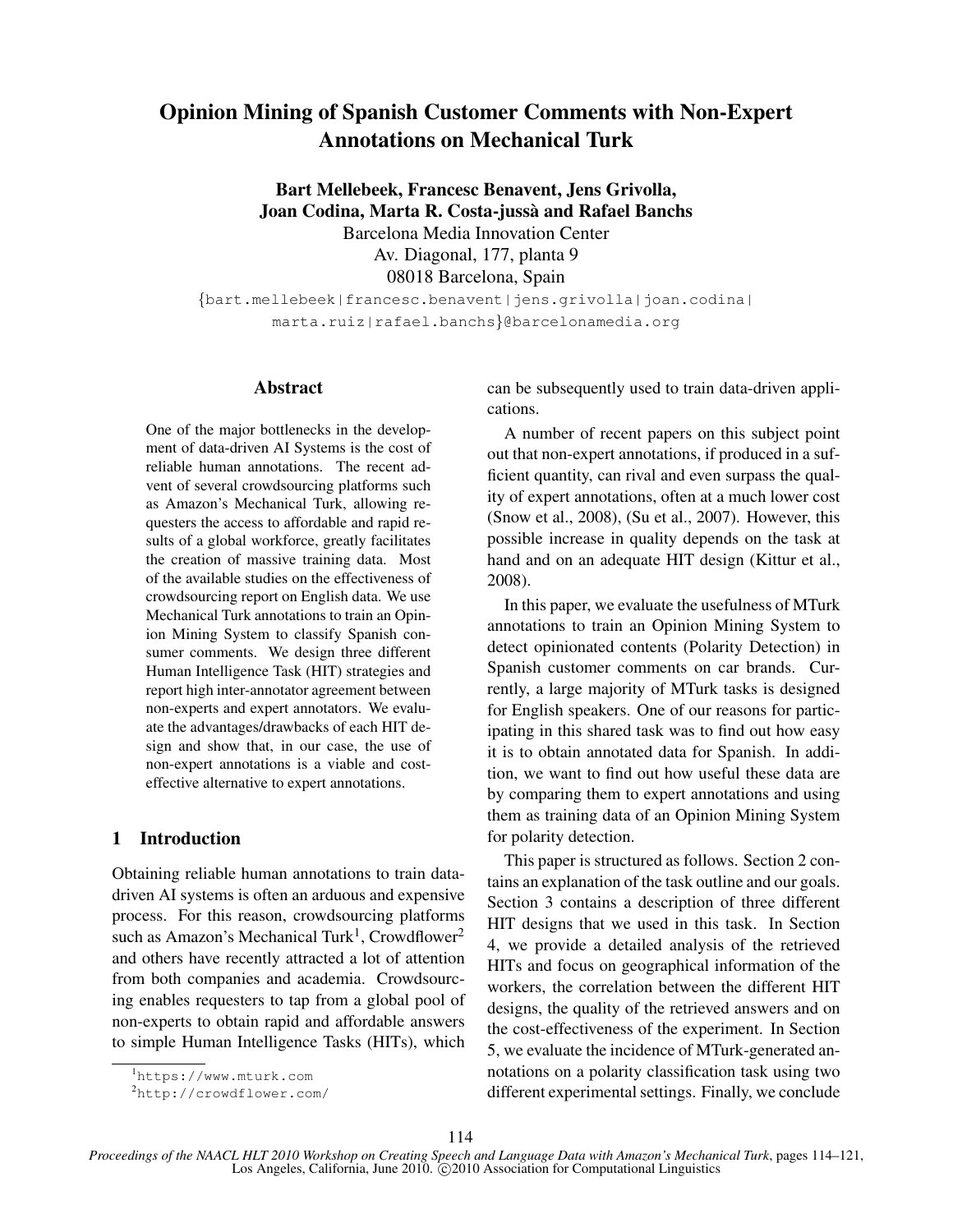in Section 6.

## 2 Task Outline and Goals

We compare different HIT design strategies by evaluating the usefulness of resulting Mechanical Turk (MTurk) annotations to train an Opinion Mining System on Spanish consumer data. More specifically, we address the following research questions:

(i) Annotation quality: how do the different MTurk annotations compare to expert annotations?

(ii) Annotation applicability: how does the performance of an Opinion Mining classifier vary after training on different (sub)sets of MTurk and expert annotations?

(iii) Return on Investment: how does the use of MTurk annotations compare economically against the use of expert annotations?

(iv) Language barriers: currently, most MTurk tasks are designed for English speakers. How easy is it to obtain reliable MTurk results for Spanish?

# 3 HIT Design

We selected a dataset of 1000 sentences containing user opinions on cars from the automotive section of www.ciao.es (Spanish). This website was chosen because it contains a large and varied pool of Spanish customer comments suitable to train an Opinion Mining System and because opinions include simultaneously global numeric and specific ratings over particular attributes of the subject matter. Section 5.1 contains more detailed information about the selection of the dataset. An example of a sentence from the data set can be found in (1):

 $(1)$  'No te lo pienses más, cómpratelo!' (= 'Don't think twice, buy it!')

The sentences in the dataset were presented to the MTurk workers in three different HIT designs. Each HIT design contains a single sentence to be evaluated. HIT1 is a simple categorization scheme in which workers are asked to classify the sentence as being either *positive*, *negative* or *neutral*, as is shown in Figure 1b. HIT2 is a graded categorization template in which workers had to assign a score between -5 (negative) and +5 (positive) to the example sentence, as is shown in Figure 1c. Finally, HIT3 is a continuous triangular scoring template that allows



Figure 1: An example sentence (a) and the three HIT designs used in the experiments: (b) HIT1: a simple categorization scheme, (c) HIT2: a graded categorization scheme, and (d) HIT3: a continuous triangular scoring scheme containing both a horizontal positive-negative axis and a vertical subjective-objective axis.

workers to use both a horizontal positive-negative axis and a vertical subjective-objective axis by placing the example sentence anywhere inside the triangle. The subjective-objective axis expresses the degree to which the sentence contains opinionated content and was earlier used by (Esuli and Sebastiani, 2006). For example, the sentence *'I think this is a wonderful car'* clearly marks an opinion and should be positioned towards the subjective end, while the sentence *'The car has six cilinders'* should be located towards the objective end. Figure 1d contains an example of HIT3. In order not to burden the workers with overly complex instructions, we did not mention this subjective-objective axis but asked them instead to place ambiguous sentences towards the center of the horizontal positive-negative axis and more objective, non-opinionated sentences towards the lower *neutral* tip of the triangle.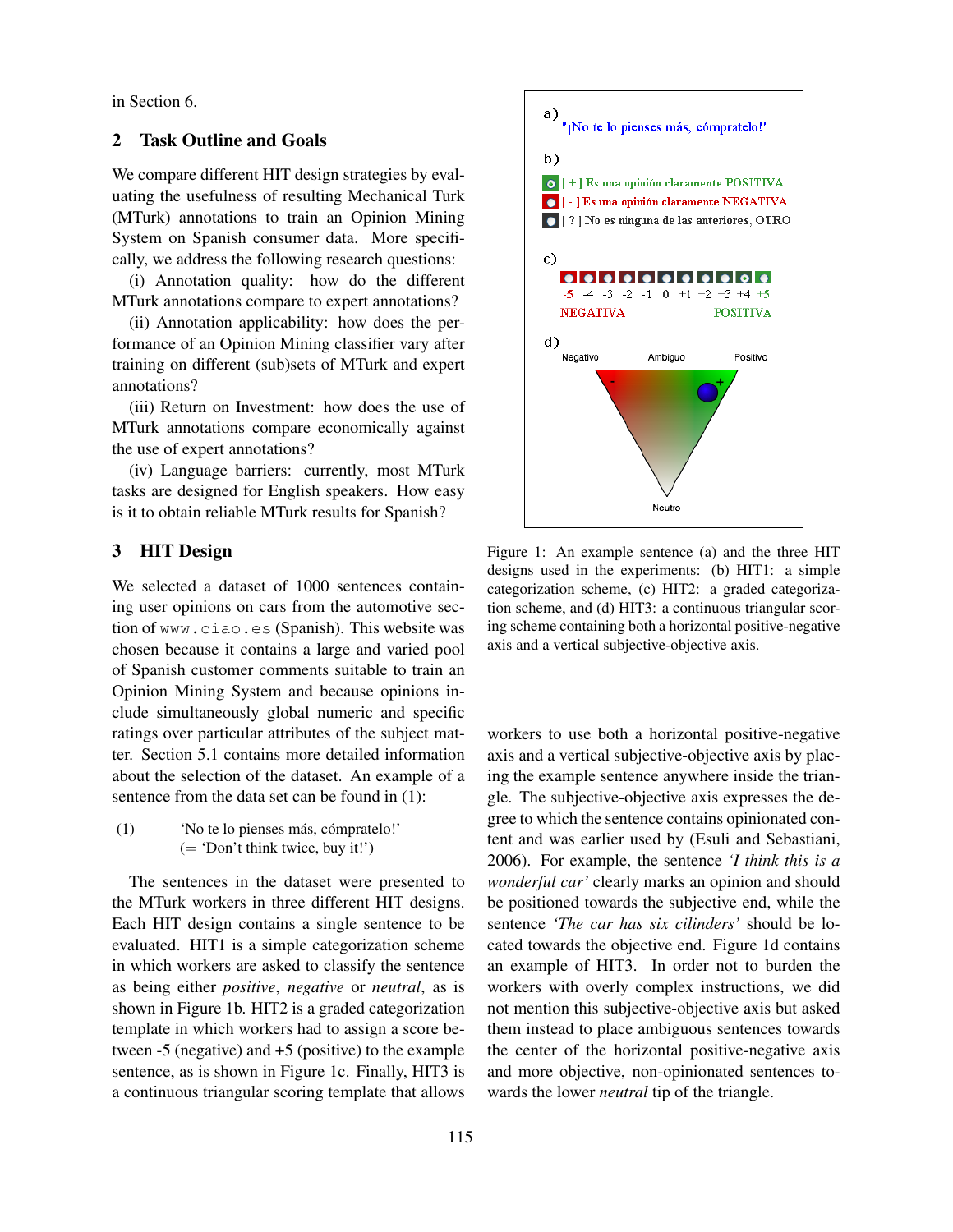For each of the three HIT designs, we specified the requirement of three different unique assignments per HIT, which led to a total amount of  $3 \times 3 \times 1000 = 9000$  HIT assignments being uploaded on MTurk. Mind that setting the requirement of unique assigments ensures a number of unique workers *per individual HIT*, but does not ensure a consistency of workers over a single batch of 1000 HITs. This is in the line with the philosophy of crowdsourcing, which allows many different people to participate in the same task.

#### 4 Annotation Task Results and Analysis

After designing the HITs, we uploaded 30 random samples for testing purposes. These HITs were completed in a matter of seconds, mostly by workers in India. After a brief inspection of the results, it was obvious that most answers corresponded to random clicks. Therefore, we decided to include a small competence test to ensure that future workers would possess the necessary linguistic skills to perform the task. The test consists of six simple categorisation questions of the type of HIT1 that a skilled worker would be able to perform in under a minute. In order to discourage the use of automatic translation tools, a time limit of two minutes was imposed and most test sentences contain idiomatic constructions that are known to pose problems to Machine Translation Systems.

#### 4.1 HIT Statistics

Table 1 contains statistics on the workers who completed our HITs. A total of 19 workers passed the competence test and submitted at least one HIT. Of those, four workers completed HITs belonging to two different designs and six submitted HITs in all three designs. Twelve workers are located in the US  $(64\%)$ , three in Spain  $(16\%)$ , one in Mexico  $(5\%)$ , Equador (5%), The Netherlands (5%) and an unknown location (5%).

As to a comparison of completion times, it took a worker on average 11 seconds to complete an instance of HIT1, and 9 seconds to complete an instance of HIT2 and HIT3. At first sight, this result might seem surprising, since conceptually there is an increase in complexity when moving from HIT1 to HIT2 and from HIT2 to HIT3. These results might

| Overall                 |                |      | HIT <sub>1</sub> |        | HIT <sub>2</sub>         |                          | HIT3 |      |
|-------------------------|----------------|------|------------------|--------|--------------------------|--------------------------|------|------|
| ID                      | C              | $\%$ | #                | sec.   | #                        | sec.                     | #    | sec. |
| $\mathbf{1}$            | mx             | 29.9 | 794              | 11.0   | 967                      | 8.6                      | 930  | 11.6 |
| $\boldsymbol{2}$        | us             | 27.6 | 980              | 8.3    | 507                      | 7.8                      | 994  | 7.4  |
| 3                       | nl             | 11.0 | 85               | 8.3    | 573                      | 10.9                     | 333  | 11.4 |
| $\overline{\mathbf{4}}$ | us             | 9.5  | 853              | 16.8   |                          |                          |      |      |
| 5                       | es             | 9.4  |                  | $\sim$ | 579                      | 9.1                      | 265  | 8.0  |
| 6                       | ec             | 4.1  | 151              | 9.4    | 14                       | 16.7                     | 200  | 13.0 |
| 7                       | us             | 3.6  | 3                | 15.7   | 139                      | 8.5                      | 133  | 11.6 |
| 8                       | us             | 2.2  | 77               | 8.2    | 106                      | 7.3                      | 11   | 10.5 |
| 9                       | us             | 0.6  |                  | $\sim$ |                          | $\overline{\phantom{a}}$ | 50   | 11.2 |
| 10                      | us             | 0.5  | 43               | 5.3    | $\mathbf{1}$             | 5                        |      |      |
| 11                      | us             | 0.4  |                  |        | 38                       | 25.2                     |      |      |
| 12                      | us             | 0.4  |                  |        | 10                       | 9.5                      | 27   | 10.8 |
| 13                      | es             | 0.4  |                  |        | $\overline{\phantom{a}}$ |                          | 35   | 15.1 |
| 14                      | es             | 0.3  |                  |        | 30                       | 13.5                     |      |      |
| 15                      | us             | 0.3  | 8                | 24.7   | 18                       | 21.5                     |      |      |
| 16                      | us             | 0.2  |                  |        |                          |                          | 22   | 8.9  |
| 17                      | us             | 0.2  |                  |        | 17                       | 16.5                     |      |      |
| 18                      | $\overline{?}$ | 0.1  | 6                | 20     |                          |                          |      |      |
| 19                      | us             | 0.1  |                  |        | 1                        | 33                       |      |      |

Table 1: Statistics on MTurk workers for all three HIT designs: (fictional) worker ID, country code, % of total number of HITs completed, number of HITs completed per design and average completion time.

suggest that users find it easier to classify items on a graded or continuous scale such as HIT2 and HIT3, which allows for a certain degree of flexibility, than on a stricter categorical template such as HIT1, where there is no room for error.

#### 4.2 Annotation Distributions

In order to get an overview of distribution of the results of each HIT, a histogram was plotted for each different task. Figure 2a shows a uniform distribution of the three categories used in the simple categorization scheme of HIT1, as could be expected from a balanced dataset.

Figure 2b shows the distribution of the graded categorization template of HIT2. Compared to the distribution in 2a, two observations can be made: (i) the proportion of the zero values is almost identical to the proportion of the neutral category in Figure 2a, and (ii) the proportion of the sum of the positive values [+1,+5] and the proportion of the sum of the negative values [-5,-1] are equally similar to the proportion of the positive and negative categories in 2a. This suggests that in order to map the graded annotations of HIT2 to the categories of HIT1, an intuitive partitioning of the graded scale into three equal parts should be avoided. Instead, a more adequate alternative would consist of mapping [-5,-1] to *negative*, 0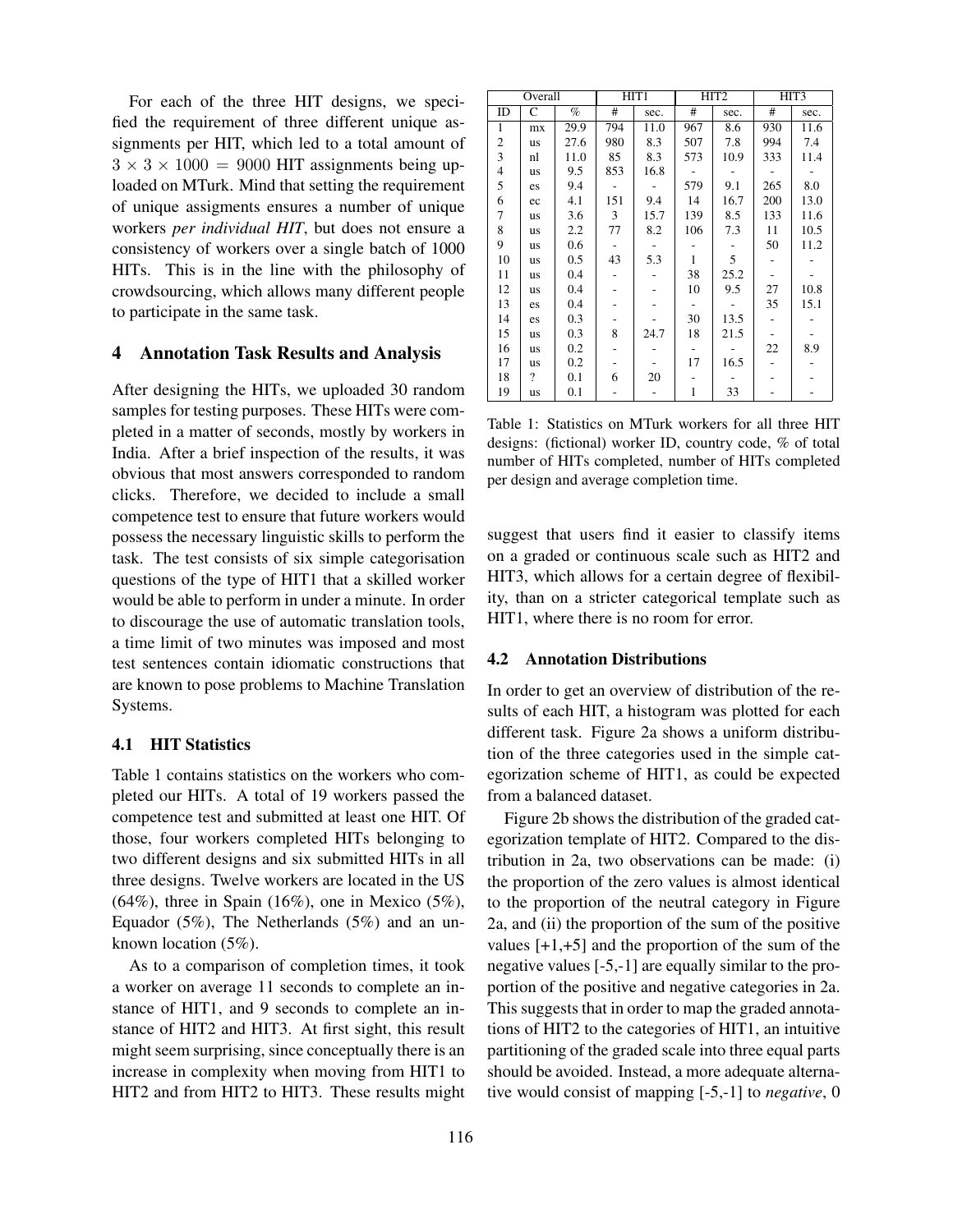

Figure 2: Overview of HIT results: a) distribution of the three categories used in HIT1, b) distribution of results in the scaled format of HIT2, c) heat map of the distribution of results in the HIT3 triangle, d) distribution of projection of triangle data points onto the X-axis (positive/negative).

to *neutral* and [+1,+5] to *positive*. This means that even slightly positive/negative grades correspond to positive/negative categories.

Figure 2c shows a heat map that plots the distribution of the annotations in the triangle of HIT3. It appears that worker annotations show a spontaneous tendency of clustering, despite the continuous nature of the design. This suggests that this HIT design, originally conceived as continuous, was transformed by the workers as a simpler categorization task using five labels: *negative*, *ambiguous* and *positive* at the top, *neutral* at the bottom, and *other* in the center.

Figure 2d shows the distribution of all datapoints in the triangle of Figure 2c, projected onto the X-axis (positive/negative). Although similar to the graded scale in HIT2, the distribution shows a slightly higher polarization.

These results suggest that, out of all three HIT designs, HIT2 is the one that contains the best balance between the amount of information that can be obtained and the simplicity of a one-dimensional annotation.

#### 4.3 Annotation Quality

The annotation quality of MTurk workers can be measured by comparing them to expert annotations. This is usually done by calculating inter-annotator agreement (ITA) scores. Note that, since a single HIT can contain more than one assignment and each assignment is typically performed by more than one annotator, we can only calculate ITA scores between batches of assignments, rather than between individual workers. Therefore, we describe the ITA scores in terms of batches. In Table 4.4, we present a comparison of standard kappa<sup>3</sup> calculations (Eugenio and Glass, 2004) between batches of assignments in HIT1 and expert annotations.

We found an inter-batch ITA score of 0.598, which indicates a moderate agreement due to fairly consistent annotations between workers. When comparing individual batches with expert annotations, we found similar ITA scores, in the range between 0.628 and 0.649. This increase with respect to the inter-batch score suggests a higher variability among MTurk workers than between workers and experts. In order to filter out noise in worker annotations, we applied a simple majority voting procedure in which we selected, for each sentence in HIT1, the most voted category. This results in an additional

<sup>&</sup>lt;sup>3</sup>In reality, we found that fixed and free margin Kappa values were almost identical, which reflects the balanced distribution of the dataset.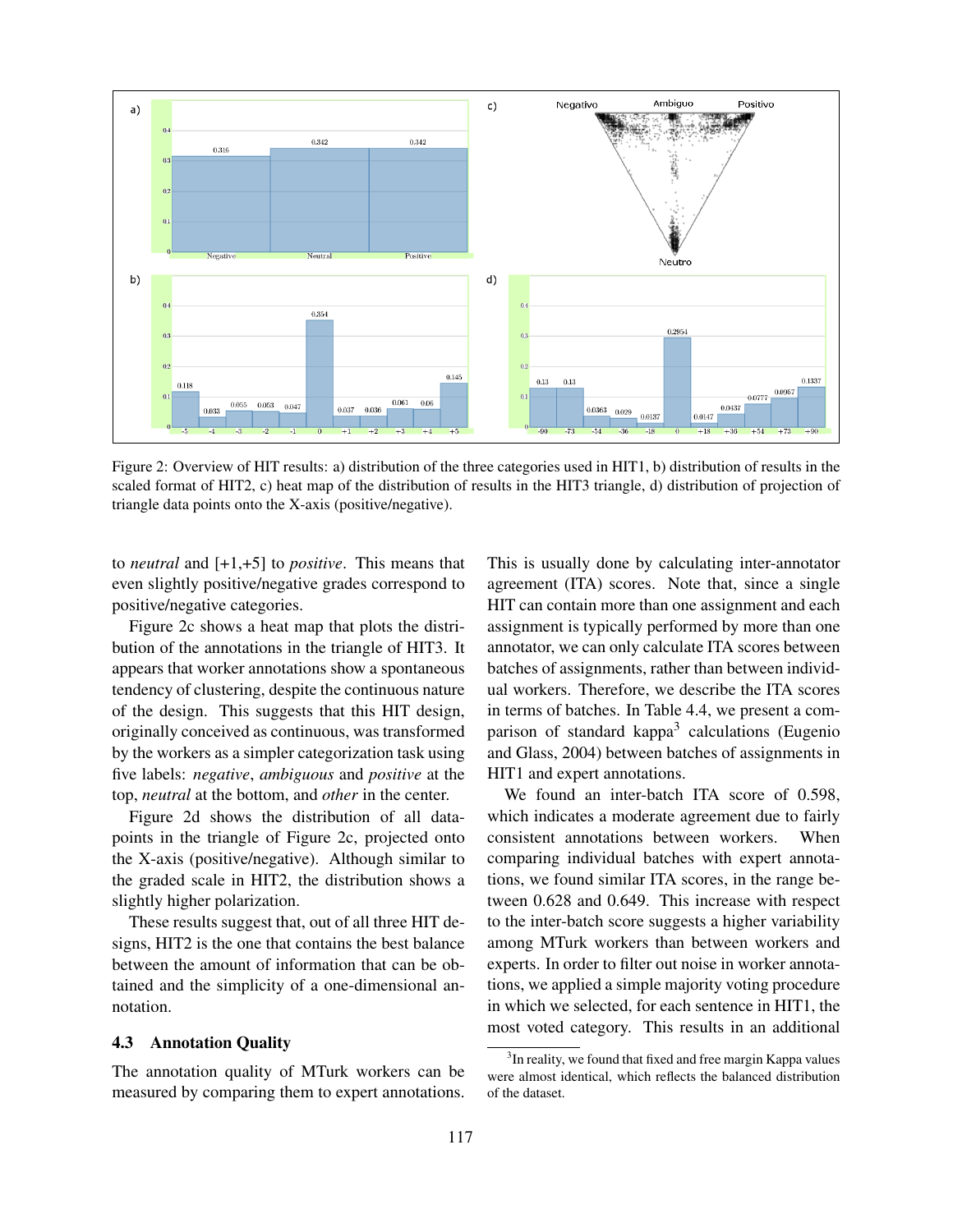batch of annotations. This batch, refered in Table 4.4 as *Majority*, produced a considerably higher ITA score of 0.716, which confirms the validity of the majority voting scheme to obtain better annotations.

In addition, we calculated ITA scores between three expert annotators on a separate, 500-sentence dataset, randomly selected from the same corpus as described at the start of Section 3. This collection was later used as test set in the experiments described in Section 5. The inter-expert ITA scores on this separate dataset contains values of 0.725 for  $\kappa_1$  and 0.729 for  $\kappa_2$ , only marginally higher than the *Majority* ITA scores. Although we are comparing results on different data sets, these results seem to indicate that multiple MTurk annotations are able to produce a similar quality to expert annotations. This might suggest that a further increase in the number of HIT assignments would outperform expert ITA scores, as was previously reported in (Snow et al., 2008).

#### 4.4 Annotation Costs

As explained in Section 3, a total amount of 9000 assignments were uploaded on MTurk. At a reward of .02\$ per assignment, a total sum of 225\$ (180\$ + 45\$ Amazon fees) was spent on the task. Workers perceived an average hourly rate of 6.5\$/hour for HIT1 and 8\$/hour for HIT2 and HIT3. These figures suggest that, at least for assignments of type HIT2 and HIT3, a lower reward/assignment might have been considered. This would also be consistent with the recommendations of (Mason and Watts, 2009), who claim that lower rewards might have an effect on the speed at which the task will be completed - more workers will be competing for the task at any given moment - but not on the quality. Since we were not certain whether a large enough crowd existed with the necessary skills to perform our task, we explicitly decided not to try to offer the lowest possible price.

An in-house expert annotator (working at approximately 70\$/hour, including overhead) finished a batch of 1000 HIT assignments in approximately three hours, which leads to a total expert annotator cost of 210\$. By comparing this figure to the cost of uploading  $3 \times 1000$  HIT assignments (75\$), we saved  $210 - 75 = 135$ \$, which constitutes almost 65% of the cost of an expert annotator. These figures do not take into account the costs of preparing the data and HIT templates, but it can be assumed that these costs will be marginal when large data sets are used. Moreover, most of this effort is equally needed for preparing data for in-house annotation.

|                                | $\kappa_1$ | $\kappa_2$ |
|--------------------------------|------------|------------|
| Inter-batch                    | 0.598      | 0.598      |
| Batch <sub>1</sub> vs. Expert  | 0.628      | 0.628      |
| Batch <sub>-2</sub> vs. Expert | 0.649      | 0.649      |
| Batch_3 vs. Expert             | 0.626      | 0.626      |
| Majority vs. Expert            | 0.716      | 0.716      |
| Express <sup>4</sup>           | 0.725      | 0.729      |

Table 2: Interannotation Agreement as a measure of quality of the annotations in HIT1.  $\kappa_1$  = Fixed Margin Kappa.  $\kappa_2$  = Free Margin Kappa.

# 5 Incidence of annotations on supervised polarity classification

This section intends to evaluate the incidence of MTurk-generated annotations on a polarity classification task. We present two different evaluations. In section 5.2, we compare the results of training a polarity classification system with noisy available metadata and with MTurk generated annotations of HIT1. In section 5.3, we compare the results of training several polarity classifiers using different training sets, comparing expert annotations to those obtained with MTurk.

#### 5.1 Description of datasets

As was mentioned in Section 3, all sentences were extracted from a corpus of user opinions on cars from the automotive section of www.ciao.es (Spanish). For conducting the experimental evaluation, the following datasets were used:

1. Baseline: constitutes the dataset used for training the baseline or reference classifiers in Experiment 1. Automatic annotation for this dataset was obtained by using the following naive approach: those sentences extracted from comments with ratings<sup>5</sup> equal to 5 were assigned to category 'positive', those extracted

 $5$ The corpus at www.ciao.es contains consumer opinions marked with a score between 1 (negative) and 5 (positive).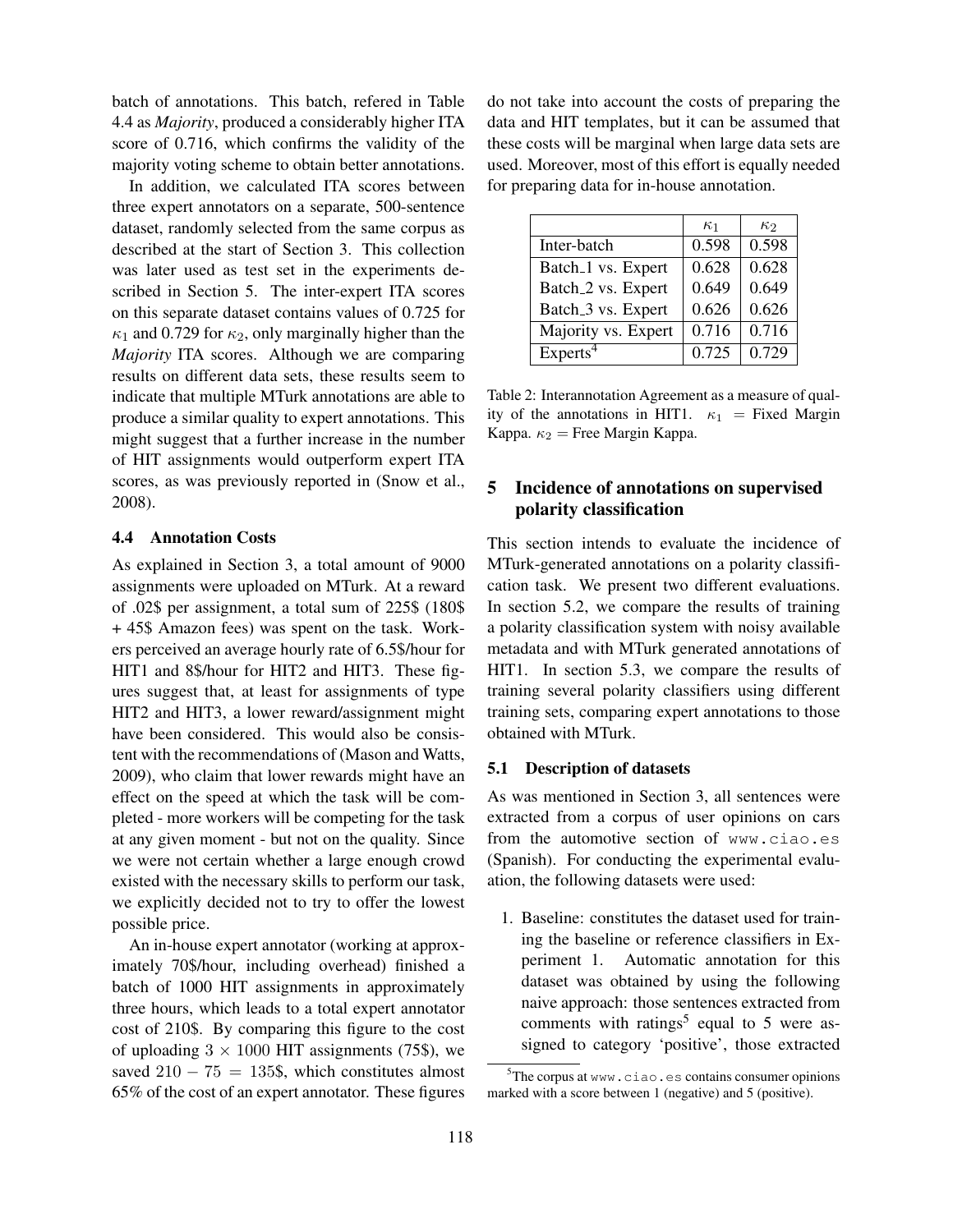from comments with ratings equal to 3 were assigned to 'neutral', and those extracted from comments with ratings equal to 1 were assigned to 'negative'. This dataset contains a total of 5570 sentences, with a vocabulary coverage of 11797 words.

- 2. MTurk Annotated: constitutes the dataset that was manually annotated by MTurk workers in HIT1. This dataset is used for training the contrastive classifiers which are to be compared with the baseline system in Experiment 1. It is also used in various ways in Experiment 2. The three independent annotations generated by MTurk workers for each sentence within this dataset were consolidated into one unique annotation by majority voting: if the three provided annotations happened to be different<sup>6</sup>, the sentence was assigned to category 'neutral'; otherwise, the sentence was assigned to the category with at least two annotation agreements. This dataset contains a total of 1000 sentences, with a vocabulary coverage of 3022 words.
- 3. Expert Annotated: this dataset contains the same sentences as the MTurk Annotated one, but with annotations produced internally by known reliable annotators<sup>7</sup>. Each sentence received one annotation, while the dataset was split between a total of five annotators.
- 4. Evaluation: constitutes the gold standard used for evaluating the performance of classifiers. This dataset was manually annotated by three experts in an independent manner. The gold standard annotation was consolidated by using the same criterion used in the case of the previous dataset<sup>8</sup>. This dataset contains a total of 500 sentences, with a vocabulary coverage of 2004 words.

|               | <b>Baseline</b> | Annotated | Evaluation |
|---------------|-----------------|-----------|------------|
| Positive      | 1882            | 341       | 200        |
| Negative      | 1876            | 323       | 137        |
| Neutral       | 1812            | 336       | 161        |
| <b>Totals</b> | 5570            | 1000      | 500        |

Table 3: Sentence-per-category distributions for baseline, annotated and evaluation datasets.

These three datasets were constructed by randomly extracting sample sentences from an original corpus of over 25000 user comments containing more than 1000000 sentences in total. The sampling was conducted with the following constraints in mind: (i) the three resulting datasets should not overlap, (ii) only sentences containing more than 3 tokens are considered, and (iii) each resulting dataset must be balanced, as much as possible, in terms of the amount of sentences per category. Table 3 presents the distribution of sentences per category for each of the three considered datasets.

# 5.2 Experiment one: MTurk annotations vs. original Ciao annotations

A simple SVM-based supervised classification approach was considered for the polarity detection task under consideration. According to this, two different groups of classifiers were used: a baseline or reference group, and a contrastive group. Classifiers within these two groups were trained with data samples extracted from the baseline and annotated datasets, respectively. Within each group of classifiers, three different binary classification subtasks were considered: positive/not positive, negative/not negative and neutral/not neutral. All trained binary classifiers were evaluated by computing precision and recall for each considered category, as well as overall classification accuracy, over the evaluation dataset.

A feature space model representation of the data was constructed by considering the standard bag-ofwords approach. In this way, a sparse vector was obtained for each sentence in the datasets. Stop-word removal was not conducted before computing vector models, and standard normalization and TF-IDF weighting schemes were used.

Multiple-fold cross-validation was used in all conducted experiments to tackle with statistical vari-

<sup>6</sup>This kind of total disagreement among annotators occurred only in 13 sentences out of 1000.

<sup>7</sup>While annotations of this kind are necessarily somewhat subjective, these annotations are guaranteed to have been produced in good faith by competent annotators with an excellent understanding of the Spanish language (native or near-native speakers)

 ${}^{8}$ In this case, annotator inter-agreement was above 80%, and total disagreement among annotators occurred only in 1 sentence out of 500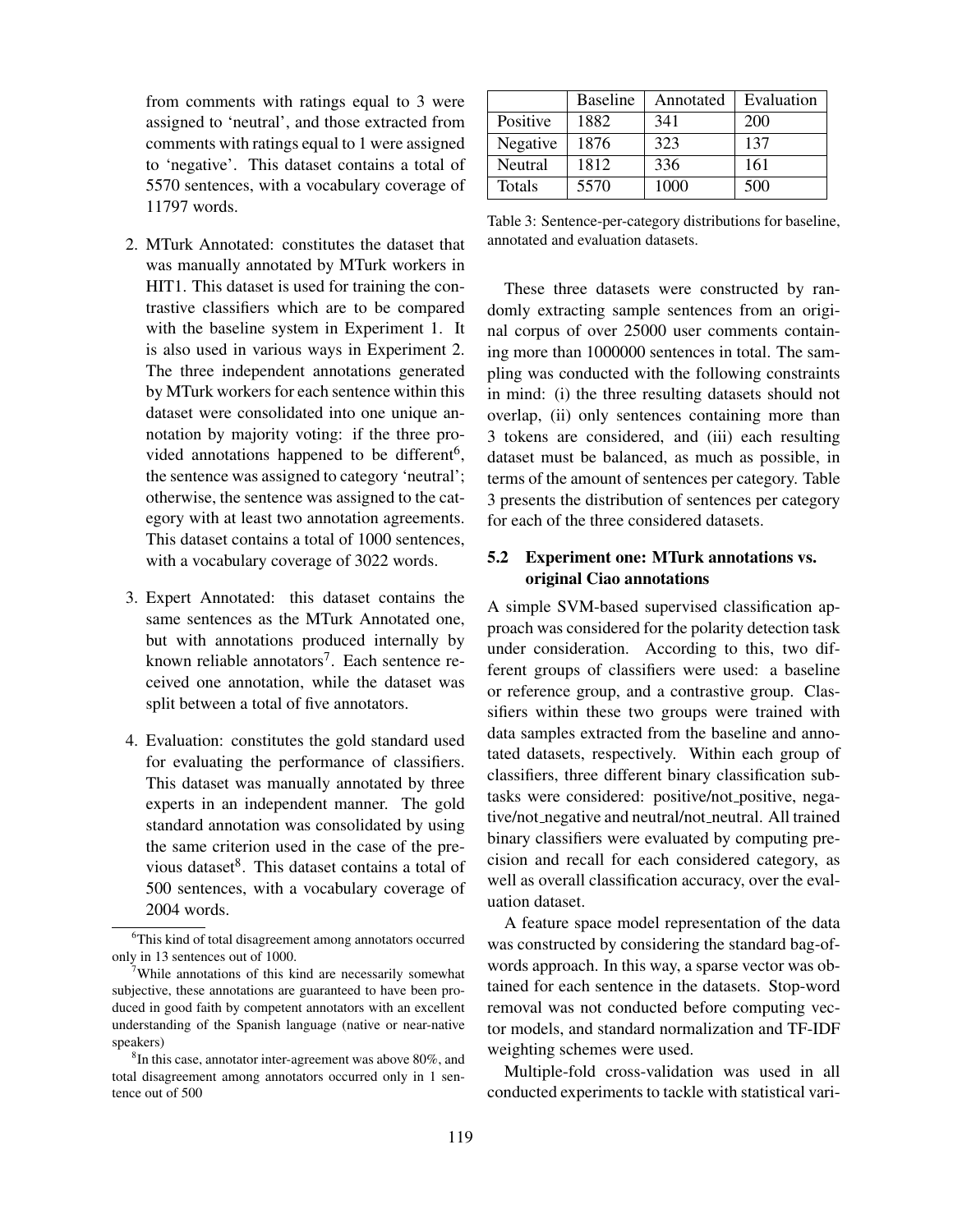| classifier            | baseline     | annotated    |
|-----------------------|--------------|--------------|
| positive/not_positive | 59.63 (3.04) | 69.53 (1.70) |
| negative/not_negative | 60.09(2.90)  | 63.73(1.60)  |
| neutral/not_neutral   | 51.27(2.49)  | 62.57(2.08)  |

Table 4: Mean accuracy over 20 independent simulations (with standard deviations provided in parenthesis) for each classification subtasks trained with either the baseline or the annotated dataset.

ability of the data. In this sense, twenty independent realizations were actually conducted for each experiment presented and, instead of individual output results, mean values and standard deviations of evaluation metrics are reported.

Each binary classifier realization was trained with a random subsample set of 600 sentences extracted from the training dataset corresponding to the classifier group, i.e. baseline dataset for reference systems, and annotated dataset for contrastive systems. Training subsample sets were always balanced with respect to the original three categories: 'positive', 'negative' and 'neutral'.

Table 4 presents the resulting mean values of accuracy for each considered subtask in classifiers trained with either the baseline or the annotated dataset. As observed in the table, all subtasks benefit from using the annotated dataset for training the classifiers; however, it is important to mention that while similar absolute gains are observed for the 'positive/not positive' and 'neutral/not neutral' subtasks, this is not the case for the subtask 'negative/not negative', which actually gains much less than the other two subtasks.

After considering all evaluation metrics, the benefit provided by human-annotated data availability for categories 'neutral' and 'positive' is evident. However, in the case of category 'negative', although some gain is also observed, the benefit of humanannotated data does not seem to be as much as for the two other categories. This, along with the fact that the 'negative/not negative' subtask is actually the best performing one (in terms of accuracy) when baseline training data is used, might suggest that low rating comments contains a better representation of sentences belonging to category 'negative' than medium and high rating comments do with respect to classes 'neutral' and 'positive'.

In any case, this experimental work only verifies the feasibility of constructing training datasets for opinionated content analysis, as well as it provides an approximated idea of costs involved in the generation of this type of resources, by using MTurk.

## 5.3 Experiment two: MTurk annotations vs. expert annotations

In this section, we compare the results of training several polarity classifiers on six different training sets, each of them generated from the MTurk annotations of HIT1. The different training sets are: (i) the original dataset of 1000 sentences annotated by experts (*Experts*), (ii) the first set of 1000 MTurk results (*Batch1*), (iii) the second set of 1000 MTurk results (*Batch2*), (iv) the third set of 1000 MTurk results (*Batch3*), (v) the batch obtained by majority voting between Batch1, Batch2 and Batch3 (*Majority*), and (vi) a batch of 3000 training instances obtained by aggregating Batch1, Batch2 and Batch3 (*All*). We used classifiers as implemented in Mallet (McCallum, 2002) and Weka (Hall et al., 2009), based on a simple bag-of-words representation of the sentences. As the objective was not to obtain optimum performance but only to evaluate the differences between different sets of annotations, all classifiers were used with their default settings.

Table 5 contains results of four different classifiers (Maxent, C45, Winnow and SVM), trained on these six different datasets and evaluated on the same 500-sentence test set as explained in Section 5.1. Classification using expert annotations usually outperforms classification using a single batch (one annotation per sentence) of annotations produced using MTurk. Using the tree annotations per sentence available from MTurk, all classifiers reach similar or better performance compared to the single set of expert annotations, at a much lower cost (as explained in section 4.4).

It is interesting to note that most classifiers benefit from using the full 3000 training examples (1000 sentences with 3 annotations each), which intuitively makes sense as the unanimously labeled examples will have more weight in defining the model of the corresponding class, whereas ambiguous or unclear cases will have their impact reduced as their characteristics are attributed to various classes.

On the contrary, Support Vector Machines show